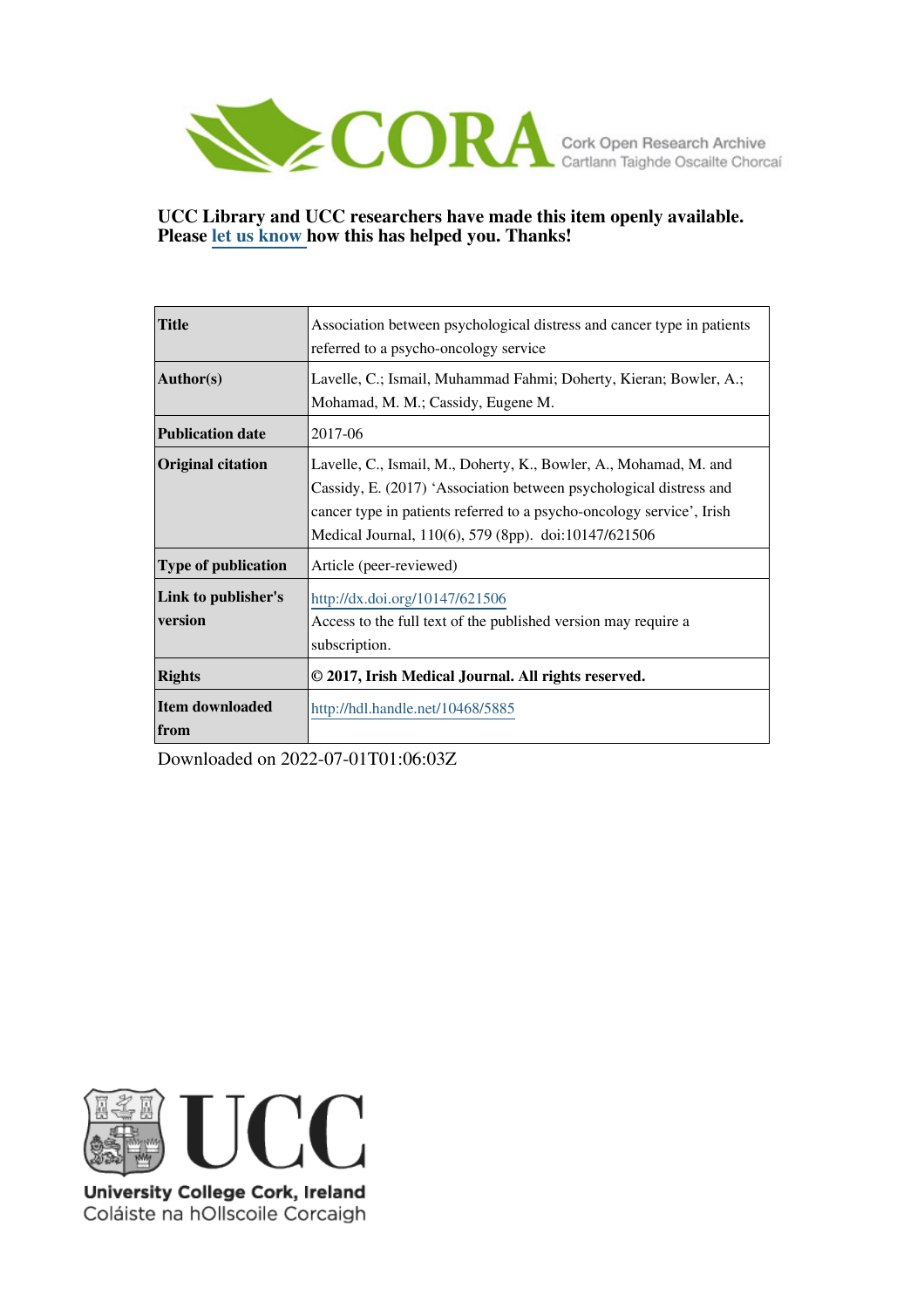

# **Association between psychological distress and cancer type in patients referred to a psycho-oncology service**

**C Lavelle , MF Ismail , K Doherty , A Bowler , MM Mohamad , EM Cassidy . 1 2 1 1 3 2**

<sup>1</sup>South Lee Mental Health Service, Cork University Hospital, Wilton, Cork, Ireland **Department of Psychiatry and Neurobehavioural Science, University College Cork, Cork 2 University Hospital, Wilton, Cork, Ireland Cognitive Impairment Research Group, Graduate Entry Medical School, University of Limerick, 3**

**Limerick, Ireland**

## *Abstract*

*Psychological distress is common in patients with cancer and psychological well-being is increasingly seen as an important component of cancer care. The aim of this study was to examine the relationship between cancer type and subjective distress. The following data were collected from a database of consecutive psycho-oncology referrals to the Liaison Psychiatry service in Cork University Hospital from 2006 to 2015: demographics, cancer diagnosis, Distress Thermometer (DT) score. 2102 out of 2384 referrals were assessed. Of those assessed, the most common cancer diagnoses were breast (23%, n=486) followed by haematological (21%, n=445). There were significant difference in DT score between the different cancer types, (χ2(13)=33.685, p=0.001, Kruskal–Wallis test). When adjusted for age, gender and whether or not the cancer was recently diagnosed, there was no*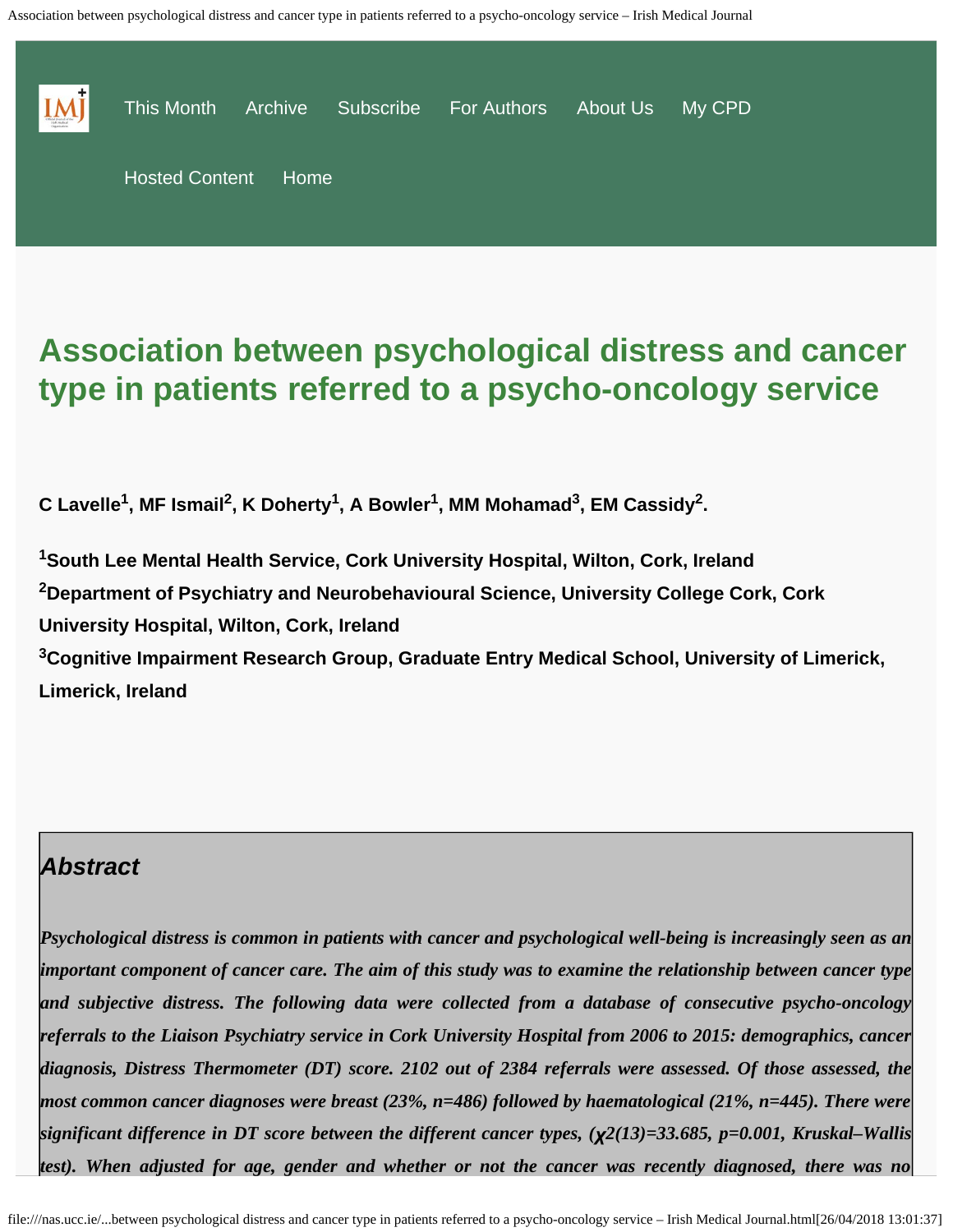*significant association between cancer type and psychological distress. In conclusion, cancer type is not associated with level of distress in cancer.*

#### **Introduction**

Psychological distress is common among cancer patients. Receiving a cancer diagnosis is often life-altering and can be life-limiting. Cancer treatment including medication regimens and necessary lifestyle modifications can be challenging. As a consequence, cancer care has increasingly included psychological well-being as one of its key targets. Studies suggest that mental health disorders can independently affect survival in patients with advanced cancer<sup>1</sup>. Subjective distress and mental health disorders are more likely to be identified if screened for routinely and then treated appropriately<sup>2</sup>. It has been suggested that certain cancers may be associated with higher levels of distress. Linden et al<sup>4</sup> have demonstrated links between different cancer types and psychological distress in particular with lung, haematological and gynaecological cancers. The aim of this study was to examine whether particular cancer type may be associated with higher levels of subjective distress in a large Irish sample of cancer patients at a regional cancer treatment centre.

#### **Methods**

Data were collected from an electronic database from January 2006 to December 2015 that was populated prospectively from consecutive psycho-oncology referrals to the Liaison Psychiatry service in Cork University Hospital over that time period. Cork University Hospital (CUH) is the main acute general hospital in the southern region and is one of eight regional cancer centres in Ireland. A multidisciplinary Liaison Psychiatry service includes a Psycho-oncology Liaison Clinical Nurse Specialist who provides assessment and management of adults who are attending for cancer treatment at CUH Regional Cancer centre. Patients referred to the psycho-oncology service who were 18-years-old and above with a cancer diagnosis were included in the study. For this study the following data was collected from inpatient and outpatient assessments: demographics details, cancer diagnosis, and distress thermometer (DT) score.

The Distress Thermometer (DT) was endorsed by the National Comprehensive Cancer Network (NCCN) as a screening tool for measuring subjective distress<sup>5</sup>. It consists of a single statement: "Please circle the number below that best describes how much distress you have been experiencing in the past week including today". Patients indicate their level of distress on a visual analogue scale which is presented in the style of a thermometer with a mark between 0 ('no distress') and 10 ('extreme distress). The DT is completed by the patient voluntarily and is part of the brief distress assessment by Oncology front line clinical staff at CUH. When considering their patients needs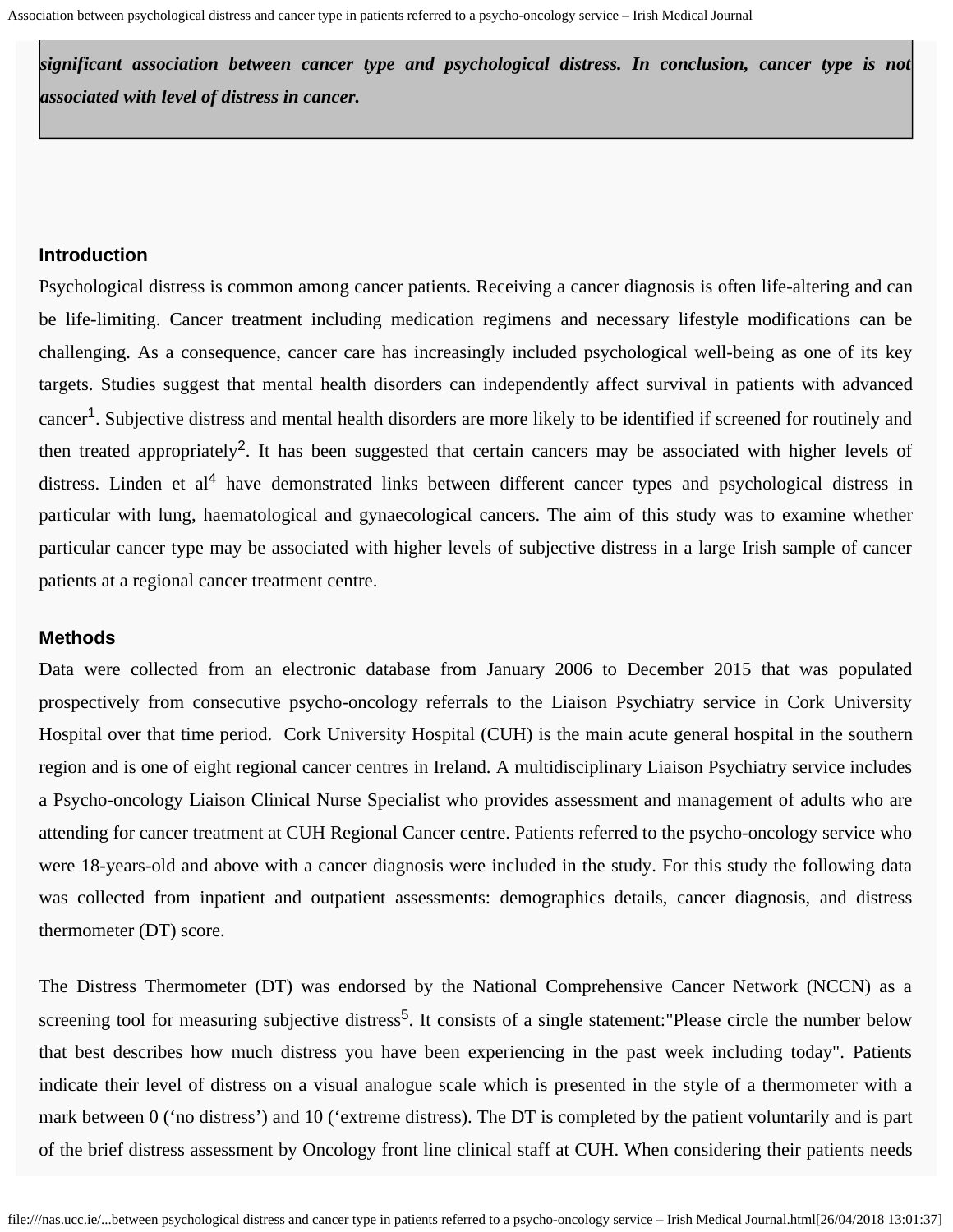and specifically the need for Psycho-oncology referral, the Oncology clinical staff use the DT to complement the identified clinical need rather than being a screening tool per se. Statistical analysis was performed using PC SPSS Statistics version 21.0 (IBM). The Mann-Whitney U test was used to compare differences between gender, new diagnosis and DT score. A simple linear regression was calculated to predict DT score based on age. T-tests for independent samples were used to compare age between groups. The DT score was compared across cancer types using Kruskal–Wallis test. A one-way ANCOVA was performed to determine whether there was a statistically significant difference between cancer type and DT score controlling for age, gender and new cancer diagnosis. The likelihood of a 'Zero' distress DT score was compared between men and women using the Chi-Square test.

#### **Results**

Over a ten-year period, the Psycho-oncology liaison service received a total of 2,384 patient referrals, of whom 2,102 (88%) were assessed. The most common reason for not completing an assessment was being too physically unwell or terminally ill (82%, n=232). Of those assessed, 60% (n=1,257) were female and 40% (n=845) were male. The mean age was 56 years old (SD=13.5, range 18, 88). 60% (n=1,264) had been recently diagnosed with cancer (i.e. during the previous three months). The most common cancer diagnoses were breast and haematological (Table 1).

| N (%)<br><b>Demographics</b><br>Gender<br>Male<br>845 (40)<br>Female<br>1257 (60)<br>Cancer diagnosis < 3 months<br>Yes<br>1264 (60)<br>838 (40)<br>No<br>Source of referral<br>1272 (61)<br>Inpatient<br>830 (39)<br>Outpatient<br><b>Cancer Diagnosis</b><br>Breast<br>486 (23)<br>445 (21)<br>Haematology<br>Lung & Thoracic<br>280 (13)<br>Gastrointestinal<br>234 (11)<br>Genital<br>226 (11)<br>Others<br>431 (21)<br><b>Completed Distress Score</b><br>Yes<br>1419 (68)<br>683 (32)<br>No | Table 1. Basic demographic details |  |  |  |  |  |  |
|---------------------------------------------------------------------------------------------------------------------------------------------------------------------------------------------------------------------------------------------------------------------------------------------------------------------------------------------------------------------------------------------------------------------------------------------------------------------------------------------------|------------------------------------|--|--|--|--|--|--|
|                                                                                                                                                                                                                                                                                                                                                                                                                                                                                                   |                                    |  |  |  |  |  |  |
|                                                                                                                                                                                                                                                                                                                                                                                                                                                                                                   |                                    |  |  |  |  |  |  |
|                                                                                                                                                                                                                                                                                                                                                                                                                                                                                                   |                                    |  |  |  |  |  |  |
|                                                                                                                                                                                                                                                                                                                                                                                                                                                                                                   |                                    |  |  |  |  |  |  |
|                                                                                                                                                                                                                                                                                                                                                                                                                                                                                                   |                                    |  |  |  |  |  |  |
|                                                                                                                                                                                                                                                                                                                                                                                                                                                                                                   |                                    |  |  |  |  |  |  |
|                                                                                                                                                                                                                                                                                                                                                                                                                                                                                                   |                                    |  |  |  |  |  |  |
|                                                                                                                                                                                                                                                                                                                                                                                                                                                                                                   |                                    |  |  |  |  |  |  |
|                                                                                                                                                                                                                                                                                                                                                                                                                                                                                                   |                                    |  |  |  |  |  |  |
|                                                                                                                                                                                                                                                                                                                                                                                                                                                                                                   |                                    |  |  |  |  |  |  |
|                                                                                                                                                                                                                                                                                                                                                                                                                                                                                                   |                                    |  |  |  |  |  |  |
|                                                                                                                                                                                                                                                                                                                                                                                                                                                                                                   |                                    |  |  |  |  |  |  |
|                                                                                                                                                                                                                                                                                                                                                                                                                                                                                                   |                                    |  |  |  |  |  |  |
|                                                                                                                                                                                                                                                                                                                                                                                                                                                                                                   |                                    |  |  |  |  |  |  |
|                                                                                                                                                                                                                                                                                                                                                                                                                                                                                                   |                                    |  |  |  |  |  |  |
|                                                                                                                                                                                                                                                                                                                                                                                                                                                                                                   |                                    |  |  |  |  |  |  |
|                                                                                                                                                                                                                                                                                                                                                                                                                                                                                                   |                                    |  |  |  |  |  |  |
|                                                                                                                                                                                                                                                                                                                                                                                                                                                                                                   |                                    |  |  |  |  |  |  |
|                                                                                                                                                                                                                                                                                                                                                                                                                                                                                                   |                                    |  |  |  |  |  |  |
|                                                                                                                                                                                                                                                                                                                                                                                                                                                                                                   |                                    |  |  |  |  |  |  |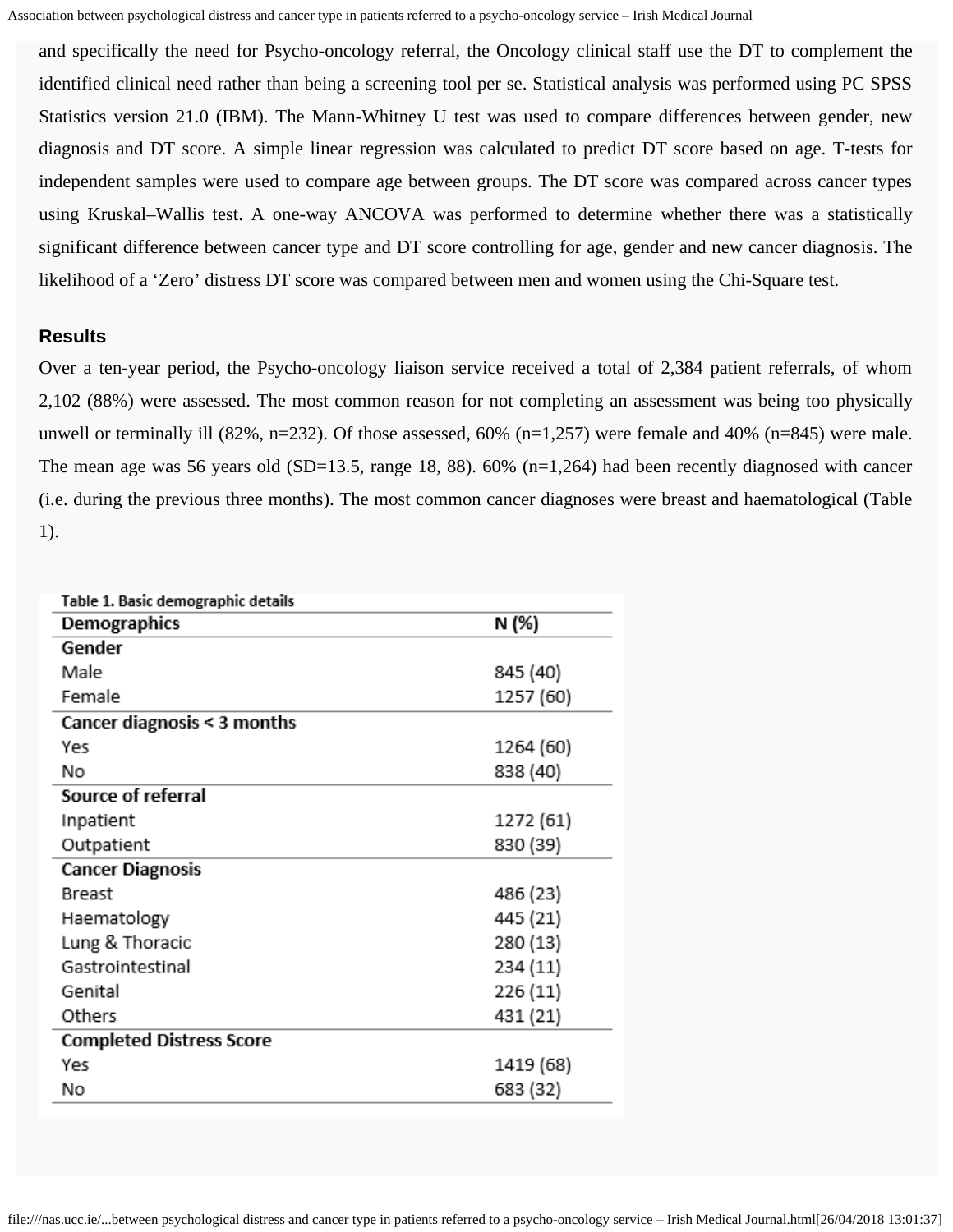Sixty-eight% (n=1419) of those assessed had also completed the DT questionnaire. Patients who did not complete the DT Questionnaire were older in age when compared with those who did complete the DT (57.8 SD 13.6 v 55.5 SD 13.4 years, independent samples t-test,  $p<0.001$ ). Males were also less likely to complete the DT than females (Pearson Chi-Square 21.9, *p*<0.001 Fishers Exact test). Of those who did complete the DT Questionnaire, median DT score of the entire sample was 6 (range 0, 10). Females had significantly higher DT scores than males (Mann-Whitney U test, U=183943, p<0.001). There was no significant difference in DT score between those with recent (ie< 3 months) and non-recent cancer diagnosis (Mann-Whitney U test, U= 226130.5, p=0.911).

| Table 2. Demographics and distress score according to cancer diagnosis |            |           |          |              |                 |  |  |  |
|------------------------------------------------------------------------|------------|-----------|----------|--------------|-----------------|--|--|--|
| Cancer Diagnosis                                                       | N (%)      | Mean age  | Female   | Cancer       | Median          |  |  |  |
|                                                                        |            | (S.D)     | (%)      | diagnosis <3 | <b>Distress</b> |  |  |  |
|                                                                        |            |           |          | months (%)   | Score           |  |  |  |
| Breast                                                                 | 486 (23.1) | 55(11.5)  | 483 (99) | 276 (57)     | $7.0(1-10)$     |  |  |  |
| Haematological                                                         | 445 (21.2) | 53 (15.4) | 191 (43) | 241 (54)     | $6.0(0-10)$     |  |  |  |
| Lung & thoracic                                                        | 280 (13.3) | 62(9.1)   | 124 (44) | 221 (79)     | $6.0(0-10)$     |  |  |  |
| Gastrointestinal                                                       | 234 (11.1) | 60 (11.8) | 100 (43) | 146 (62)     | $6.0(0-10)$     |  |  |  |
| Genital                                                                | 226 (10.8) | 56 (13.8) | 170 (75) | 123 (54)     | $6.0(1-10)$     |  |  |  |
| Central nervous system                                                 | 96 (4.6)   | 53 (17.0) | 35 (36)  | 65 (68)      | $5.0(0-10)$     |  |  |  |
| <b>Head and neck</b>                                                   | 88 (4.2)   | 57 (12.7) | 31 (35)  | 72 (89)      | $6.0(2-10)$     |  |  |  |
| Skin                                                                   | 77 (3.7)   | 54 (14.9) | 47 (61)  | 31 (40)      | $7.0(1-10)$     |  |  |  |
| Urinary tract                                                          | 53(2.5)    | 64 (8.5)  | 13 (25)  | 18 (34)      | $7.0(3-10)$     |  |  |  |
| Mesothelial and soft tissue                                            | 31(1.5)    | 58 (17.1) | 11 (35)  | 18 (58)      | $5.0(0-10)$     |  |  |  |
| Endocrine                                                              | 24(1.1)    | 52 (17.9) | 17 (71)  | 19 (79)      | $7.5(1-10)$     |  |  |  |
| <b>Bone and cartilage</b>                                              | 23(1.1)    | 57 (15.3) | 12 (52)  | 9 (39)       | $6.0(3-10)$     |  |  |  |
| Unknown primary                                                        | 24(1.1)    | 56 (12.3) | 15 (63)  | 20 (83)      | $6.5(3-10)$     |  |  |  |
| Multiple primary                                                       | 15 (0.7)   | 59 (13.3) | 8(53)    | 5 (33)       | $6.0(5-8)$      |  |  |  |

A significant regression equation to predict DT score based on age (years) was found  $(F(1,1417))=9.905$ , p=0.02), with an  $R^2$  of 0.007. Predicted DT score was equal to  $6.982 - 0.016$  (age). DT score reduced by 0.016 for each year of age. There was a significant difference in DT score between the different cancer types,  $(\chi^2(13)=33.685, p=0.001, p=0.001)$ Kruskal–Wallis test). Skin, breast, endocrine, urinary tract and unknown primary were associated with a higher median distress score (Table 2). A small number (n= 43) of patients who had been referred for psycho-oncology assessment and completed the DT, rated themselves as not being distressed at all (i.e. DT score of zero). This group were older (59.3 SD 10.7 v 55.4 SD 13.5 years, independent samples t-test,  $p \le 0.05$ ) and males were overrepresented compared to females (Pearson Chi-Square 34.2, *p*<0.001 Fishers Exact test).

The relationship between DT score and cancer type was compared using an ANCOVA model, controlling for gender, age and new cancer diagnosis. There was no significant effect of cancer type on DT score after controlling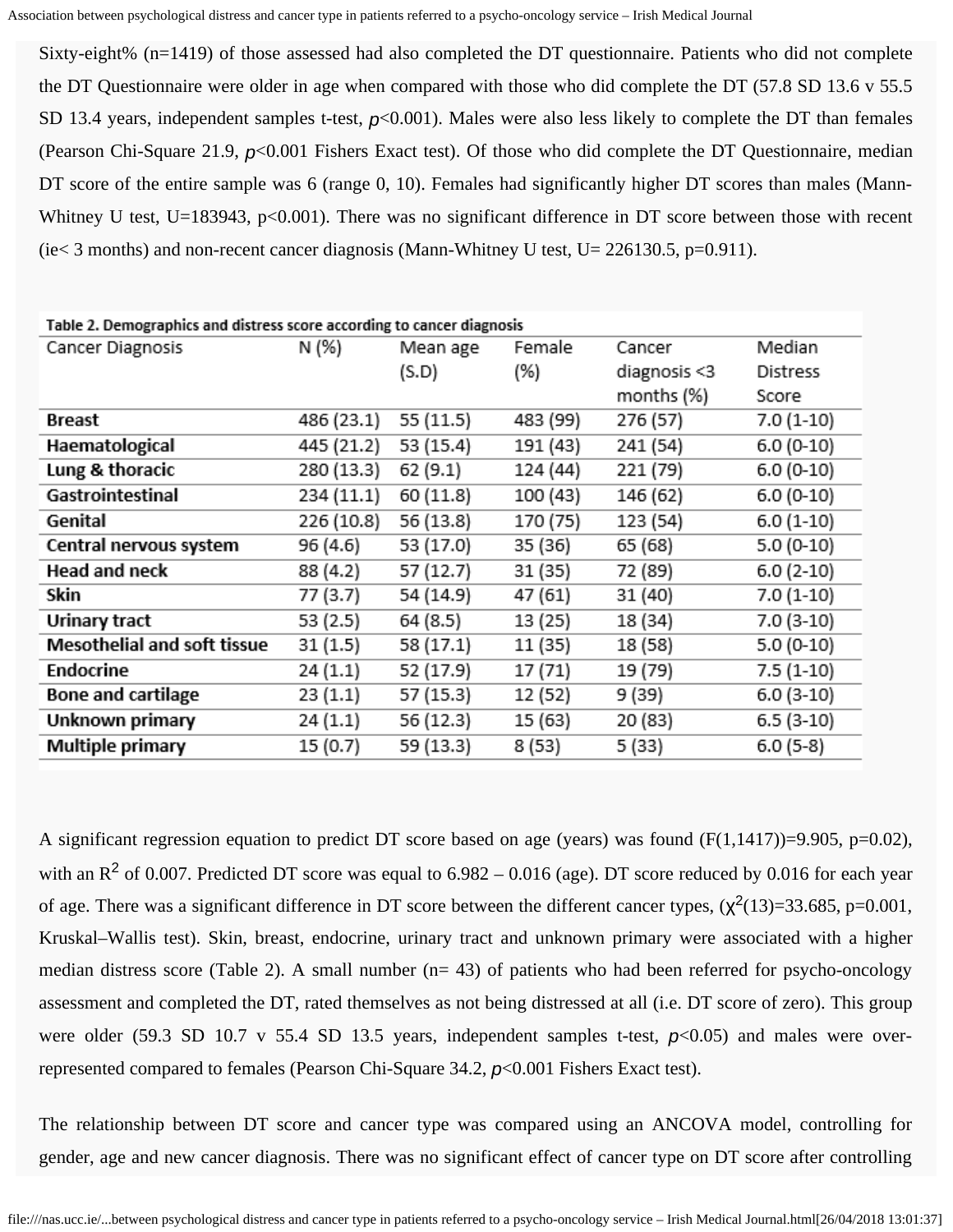for age, gender and new cancer diagnosis,  $F(13,1405)=1.303$ ,  $p=0.204$ .

#### **Discussion**

The purpose of this study was to investigate whether or not an association exists between different cancer type/site and self-rated psychological distress in patients attending cancer treatment services. Previous work in this area<sup>7</sup> suggests that cancer patients do not form a homogenous group when it comes to levels of psychological distress; subjective distress has been shown to differ according to the specific type of cancer, such as prostate and breast cancer, amongst others<sup>8,9</sup>. In order to carry out our own enquiry, we sourced data from a large electronic database of consecutive psycho-oncology referrals at a Regional Cancer centre over a ten-year period. The majority of these patients referred also completed a validated measure of distress, the Distress Thermometer (DT)<sup>5</sup>. Breast cancer patients were the largest group referred to our service, consistent with the overall prevalence of the disease. Breast cancer patients were also among the cancer types with the highest subjective distress scores although this effect was no longer apparent when gender and age were controlled for.

Our study suggests that age and gender are associated with subjective distress in cancer in line with previous studies<sup>9,11</sup>. Our gender subgroup analysis suggests that women are 50% more likely to report higher distress levels than their male counterparts. With regard to age, we found that an inverse relationship exists between age and distress, with older patients reporting less distress whereas younger patients are more likely to report higher distress  $\frac{9}{9}$  which has suggested that the combination of gender and age is what actually matters: the emotional distress of younger patients tends to be greater than that of their older counterparts for a variety of reasons, including the negative impact of a cancer diagnosis on family life and career, as well as the attendant physical consequences of cancer treatments for young women in particular. levels<sup>7,11,12</sup>. Our findings are consistent with previous work

A zero score on the distress thermometer is a curious finding in patients referred because of concerns about their psychological well-being. While a majority of those with cancer are clearly resilient, at least some distress should be expected and therefore its absence could be viewed as maladaptive<sup>14</sup>. The finding that men were over-represented in this group is consistent with the literature on male denial of distress<sup>15</sup>. It follows that optimal distress assessment especially of older men should include where possible taking a collateral history from a significant other.

One of the limitations of this study is that it did not include illness-related variables such as cancer staging and phase of treatment, which have been found to be key predictors of psychological distress at various points in the course of the disease<sup>10</sup>. It also did not include the types of treatment for cancer that have been shown to impact on levels of distress according to the severity of the treatment modality<sup>9</sup>. Other psychosocial variables such as marital status, children, education and employment status were also not examined. Knowledge of such characteristics might have highlighted particular risk factors for developing psychological distress which might otherwise be overlooked. The strengths of the study are the large sample size and the applicability of the findings to Regional Cancer centres all of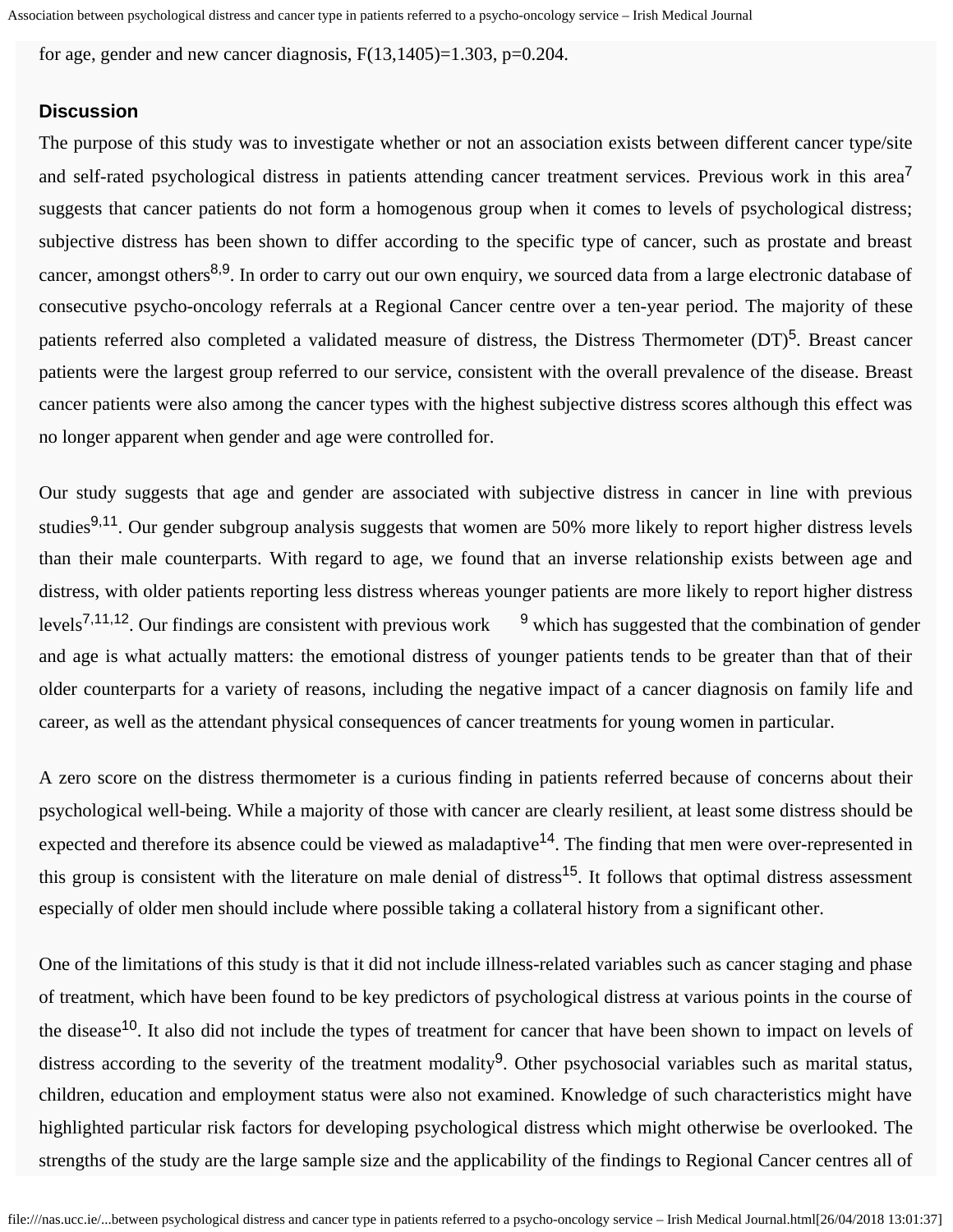whom should offer distress assessment and management to their patients in line with National policy<sup>16</sup> and international best practice<sup>5</sup>.

In conclusion, in our large Irish sample of adults with active cancer, the main finding was that subjective distress was related to gender and age but not to cancer type. A secondary finding was that older males in particular are less likely to complete a distress assessment tool and when they do are less likely to rate themselves as being distressed suggesting the need to adapt the method of distress assessment beyond the distress assessment tool in this cohort.

#### *Conflict of Interest:*

The authors declare that they have no conflict of interests.

#### Correspondence:

Dr Eugene Cassidy, Department of Psychiatry and Neurobehavioural Science, University College Cork, Cork University Hospital, Wilton, Cork, Ireland Email: eugene.cassidy@hse.ie

#### **References**

1. Lloyd- Williams M, Sheils C, Taylor F, Dennis M. Depression – an independent predictor of early death in patients with advanced carcinoma. J Affect Disord 1999; 113 (1) 127–132. Doi10.1016j.jad.2008.04.002 2. Meijer A, Roseman M, Delisle VC, Milette K, Levis B, Syamchandra A, Stefanek ME, Stewart DE, De Jonge P, Coyne JC, Thombs BD. Effects of screening for psychological distress on patient outcomes in cancer A systematic review. J Psychosom Res 2013; 75 1-17. Doi10.10.1016j.jpsychores.2013.01.012 3. Curtis R, Groarke A, Sullivan F. Stress and self-efficacy predict psychological adjustment at diagnosis of prostate cancer. Scientific Reports 4, Article number 5569(2014) doi10.1038srep05569 4. Linden W, Vodermaier A, Mackenzie R, Greig D. (2012) Anxiety and depression after cancer diagnosis Prevalence rates by cancer type, gender, and age. J Affect Disord 2012. 141 343-351 5. Holland JC, Andersen B, Breitbart WS, Compas B, Dudley MM, Fleishman S, Fulcher CD, Greenberg DB, Greiner CB, Handzo GF, Hoofring L, Jacobsen PB, Knight SJ, Learson K, Levy MH, Loscalzo MJ, Manne S, McAllister-Black R, Riba MB, Roper K, Valentine AD, Wagner LI, Zevon MA. NCCN Distress Management Panel. J Natl Compr Canc Netw. 2010;8(4)448–485 6. Ryan DA, Gallagher P, Wright S, Cassidy EM. Sensitivity and specificity of the Distress Thermometer and a 2 item depression screen (Patient Health Questionnaire-2) with a ''help'' question for psychological distress and psychiatric morbidity in patients with advanced cancer. Psycho-Oncology 2012; 211275–1284. doi

10.1002pon.2042

7. Zabora J, BrintzenhofeSzoc K, Curbow B, Hooker C, Piantadosi S. The Prevalence of Psychological Distress by